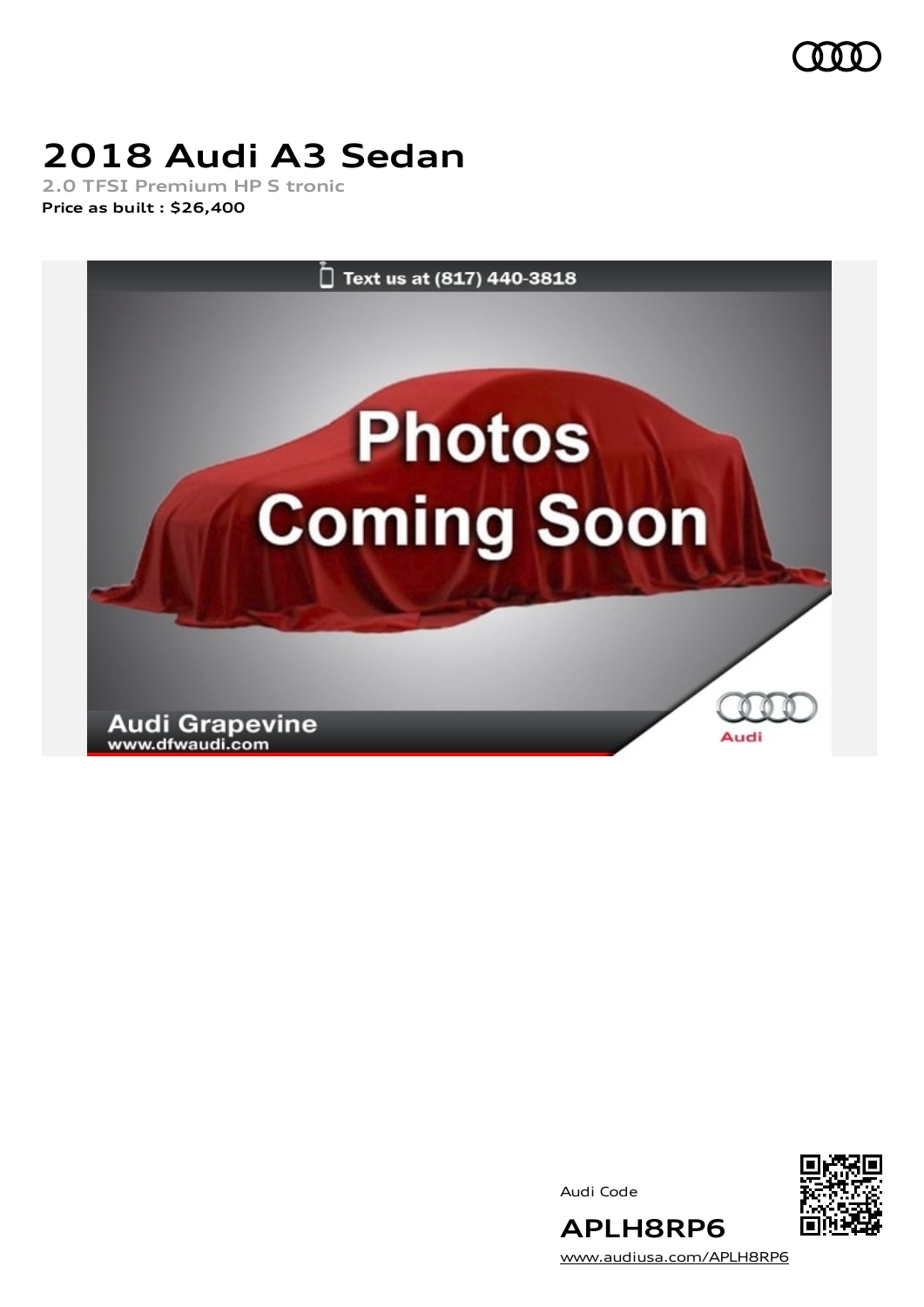## **Summary**

**Audi 2018 Audi A3 Sedan** 2.0 TFSI Premium HP S tronic

**Price as buil[t](#page-10-0)** \$26,400

### **Exterior colour**

Florett Silver metallic

### **Interior colour**

| Seats     | Black |
|-----------|-------|
| Dashboard | Black |
| Carpet    | Black |
| Headliner | Black |



### **Further Information**

| Type of vehicle | Used car     |
|-----------------|--------------|
| Mileage         | 40,578 miles |
| Warranty        | No           |
|                 |              |

### **Technical Specifications**

| Engine type                  | Four-cylinder                                 |
|------------------------------|-----------------------------------------------|
| stroke                       | Displacement/Bore and 1,984/82.5 x 92.8 cc/mm |
| Torque                       | 221 @ 1,600 - 4,300 lb-ft@rpm                 |
| Top track speed              | 130 mph mph $1$                               |
| Acceleration (0 - 60<br>mph) | 6.6 seconds seconds                           |
| Recommended fuel             | Premium                                       |

### **Audi Code** APLH8RP6

**Your configuration on www.audiusa.com** [www.audiusa.com/APLH8RP6](https://www.audiusa.com/APLH8RP6)

**Commission number** 6cc280b90a0e09b1518b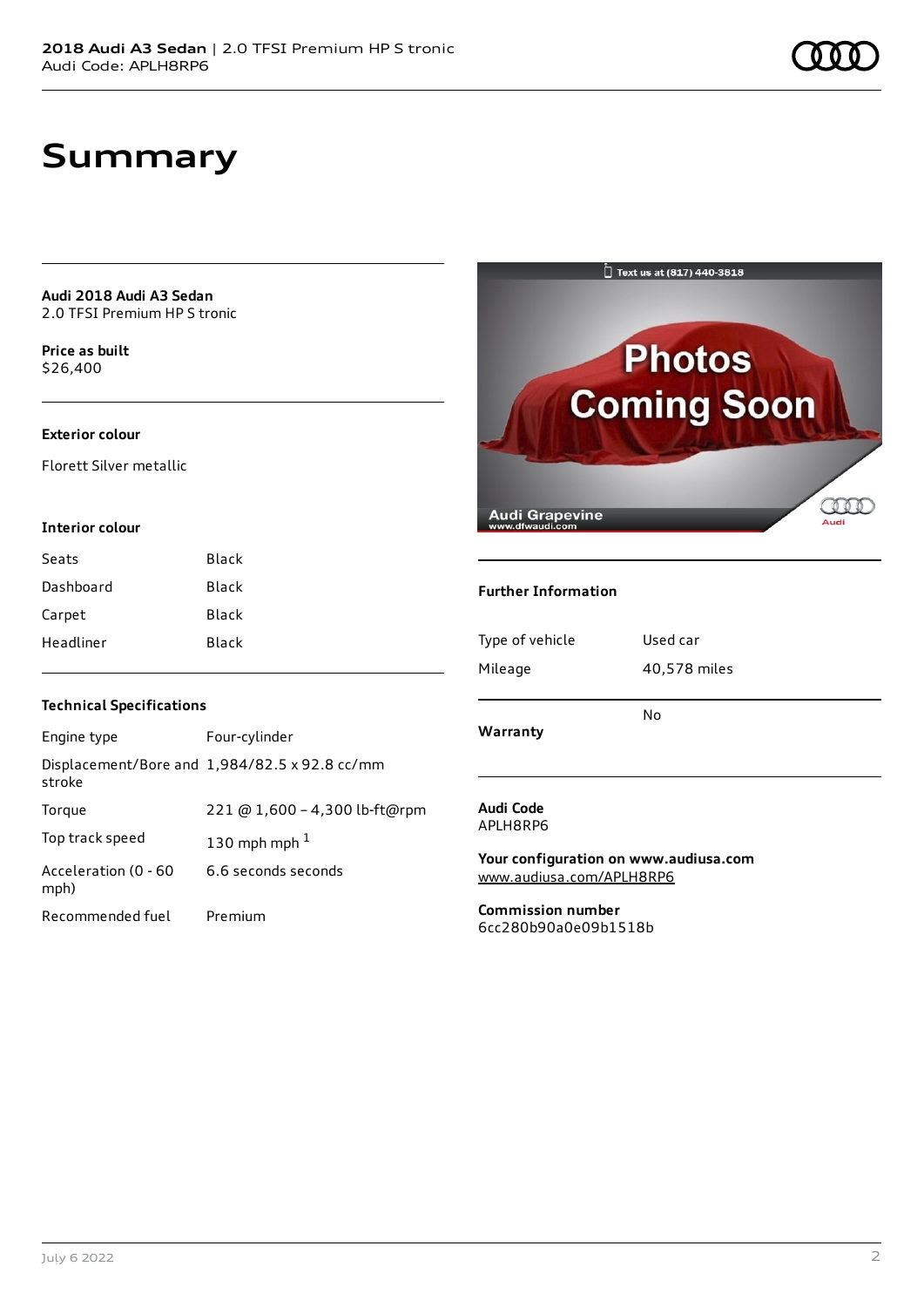# **Equipment**

Florett Silver metallic

Audi advanced key-keyless start, stop and entry

18" 5-double-spoke design bi-color finish wheels

Convenience package

Ambient LED interior lighting package

Audi smartphone interface including Apple CarPlay™ and Google™ Android Auto™ for compatible devices

Connectivity package

MMI® radio









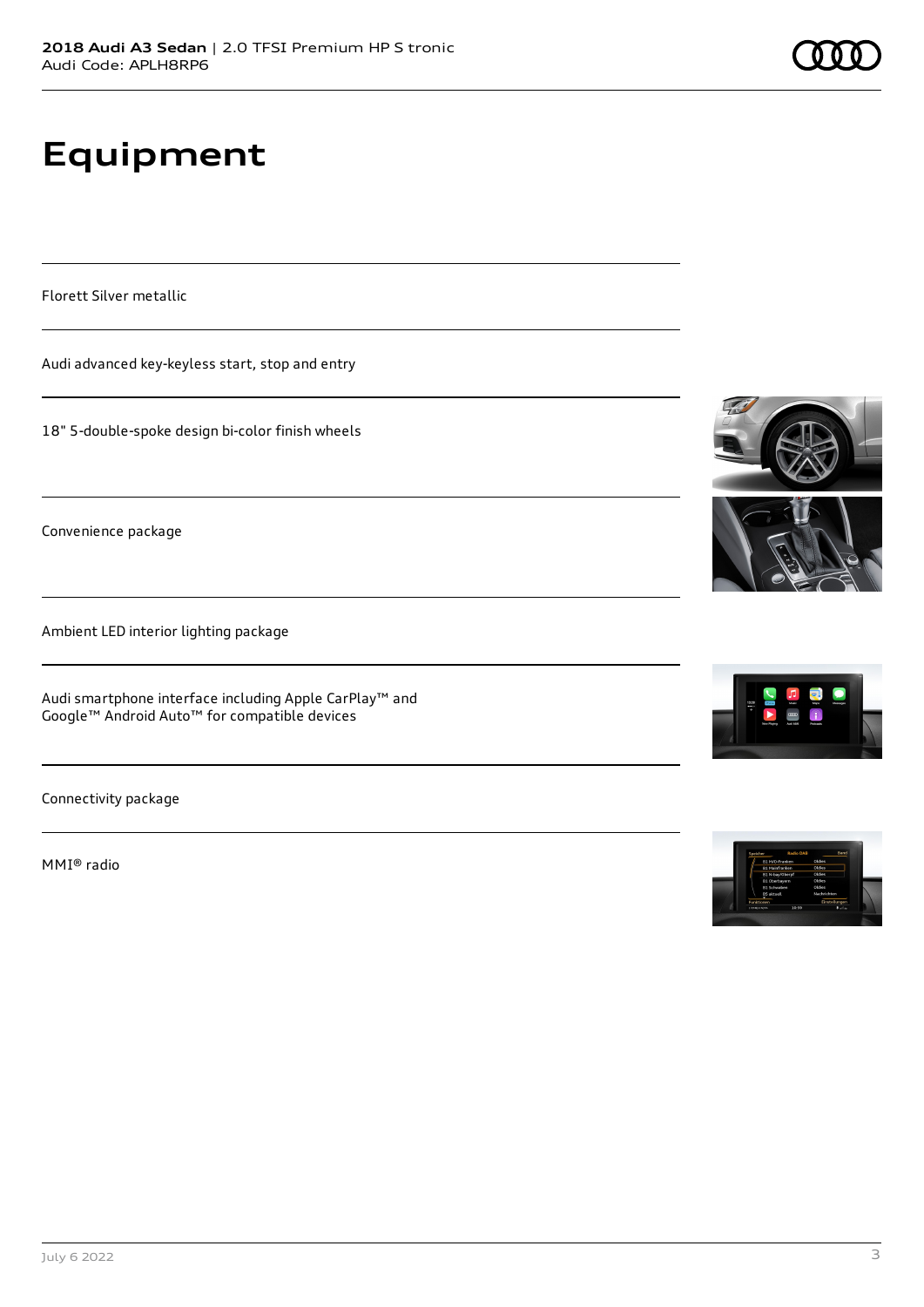## **Standard features**

### 4UB Driver and front-passenger advanced airbags

**Safety and Security**

| 1 A S           | Electronic Stability Control (ESC) with<br>traction control (ASR)   |
|-----------------|---------------------------------------------------------------------|
| UH <sub>1</sub> | Electromechanical parking brake                                     |
| 8T2             | Cruise control with coast, resume and<br>accelerate features        |
| 6Y8             | Top track speed of 155 mph                                          |
| 4H3             | Integrated child door locks in rear doors                           |
| 1 N 3           | Electromechanical power steering                                    |
| 7K6             | Tire-pressure monitoring system                                     |
| 4X3             | Front thorax side airbags and Sideguard®<br>head curtain airbags    |
| 8N6             | Rain/light sensor for automatic windshield<br>wipers and headlights |
| 3B7             | Lower Anchors and Tethers for Children<br>(LATCH) in rear seats     |

### **Exterior**

| 0P <sub>0</sub> | Dual exhaust outlets with chrome tips                    |
|-----------------|----------------------------------------------------------|
| 6XD             | Power-adjustable heated exterior side<br>mirrors         |
| 1S1             | Car jack                                                 |
| 9T1             | Heated windshield washer nozzles                         |
| 0N4             | 4-link rear suspension                                   |
| 8TH             | Xenon plus headlights with LED daytime<br>running lights |
| 8TB             | Rear fog lights                                          |
| HX9             | 18" 225/40 all-season tires                              |
| 8SK             | LED taillights                                           |
| 4KC             | Side and rear windows in heat-insulating<br>glass        |

| <b>Exterior</b> |                                                                                                                   |
|-----------------|-------------------------------------------------------------------------------------------------------------------|
| 47F             | Black trim around exterior side windows                                                                           |
| <b>Interior</b> |                                                                                                                   |
| 011             | Aluminum interior package (climate control<br>vent and door handle surrounds, mirror and<br>window control trims) |
| 3FB             | Panoramic sunroof                                                                                                 |
| 7M3             | Aluminum door sill inlays                                                                                         |
| 6NQ             | Black cloth headliner                                                                                             |
| 9AK             | Dual-zone automatic climate control                                                                               |
| 4L2             | Manual-dimming interior rear view mirror                                                                          |
| 1 XW            | Three-spoke multifunction steering wheel                                                                          |
| 6E3             | Front center armrest                                                                                              |
| 7F <sub>9</sub> | Leather-wrapped gear selector                                                                                     |
| 3NU             | Load-through facility                                                                                             |
| 7HA             | Without extended leather package                                                                                  |
| N4M             | Leather seating surfaces                                                                                          |
| 4 A 3           | Heated front seats                                                                                                |
| 5MA             | Micrometallic Silver inlays                                                                                       |

### **Infotainment and Driver Assistance**

| 6K2 | Audi pre sense® front with pedestrian<br>protection |
|-----|-----------------------------------------------------|
| 7W1 | Audi pre sense <sup>®</sup> basic                   |
| KA2 | Rear view camera                                    |
| 9VD | Audi sound system                                   |
| 9S5 | Driver information system                           |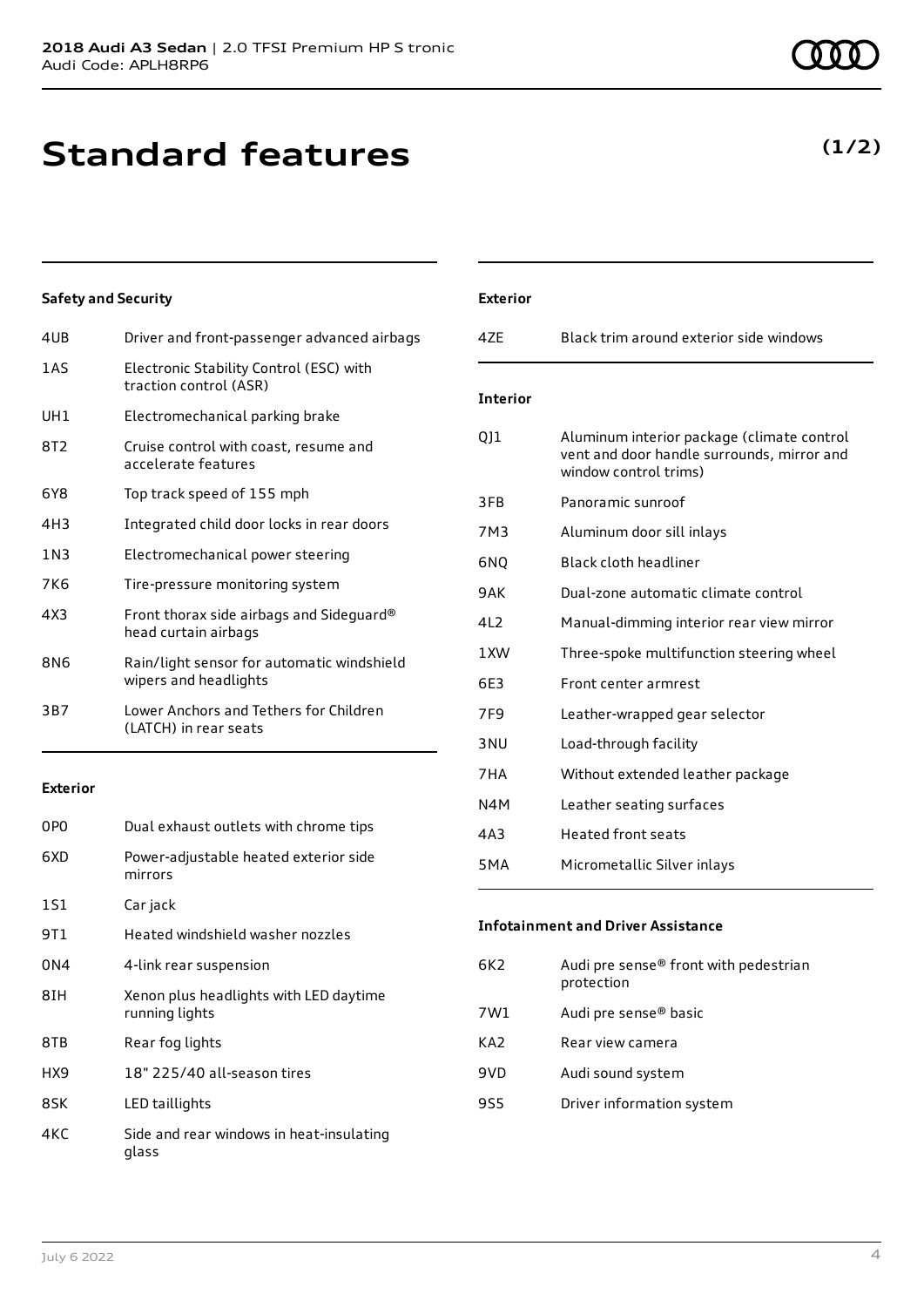**(2/2)**

## **Standard features**

### **Infotainment and Driver Assistance**

| Sirius XM <sup>®</sup> Satellite Radio<br>QV3 |
|-----------------------------------------------|
|-----------------------------------------------|

9ZX BLUETOOTH® wireless technology preparation for compatible devices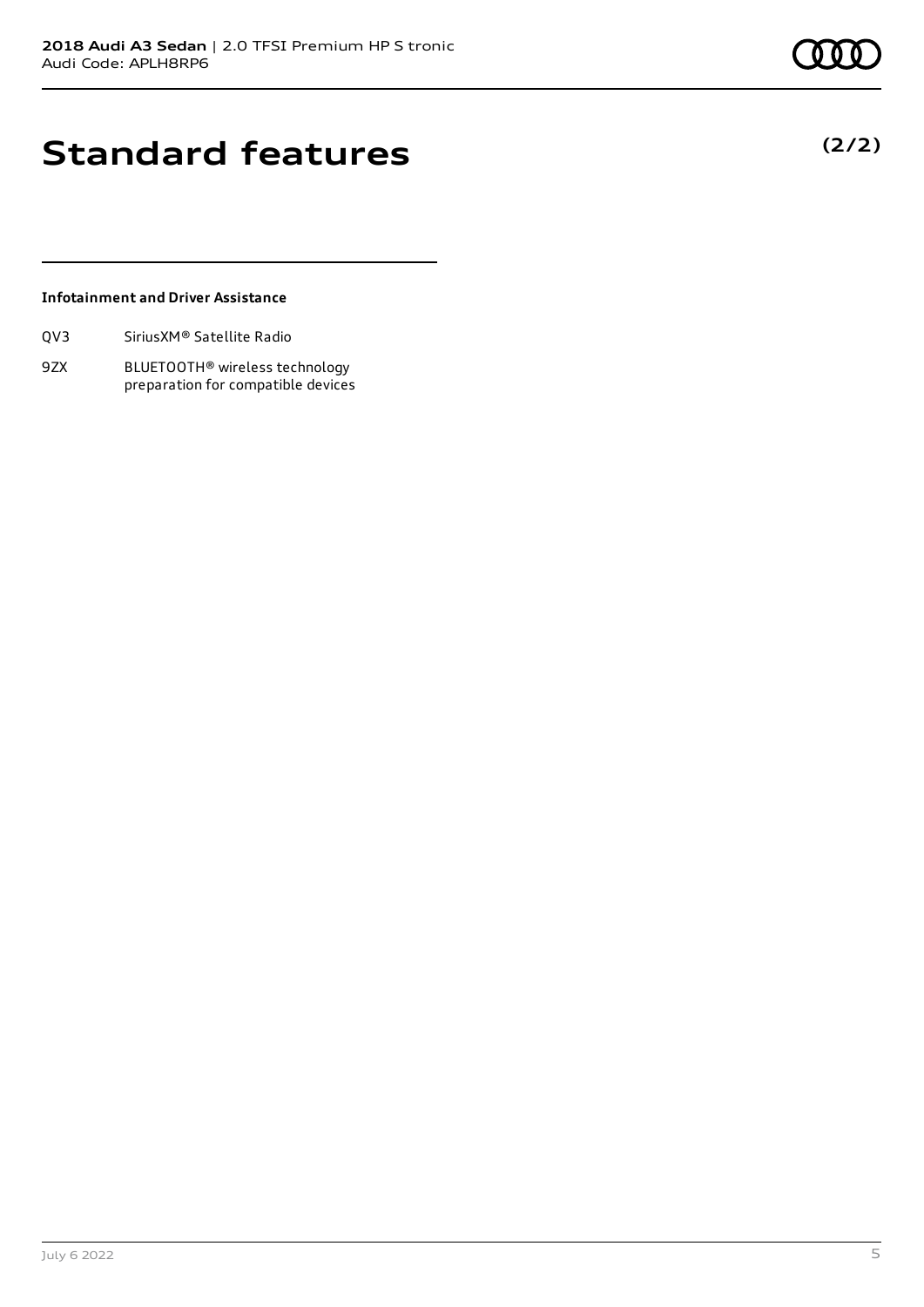## **Dealer remarks**

Check out this gently-used 2018 Audi A3 Sedan we recently got in.

This Audi includes:

- CONVENIENCE PACKAGE
	- Keyless Start
	- Power Door Locks
	- Keyless Entry
- USB CABLES
- WHEELS: 18" 5-DOUBLE-SPOKE DESIGN BI-COLOR
	- Tires Front Performance
	- Aluminum Wheels
	- Tires Rear Performance
- HOMELINK BLACK (PIO)
	- Universal Garage Door Opener

\*Note - For third party subscriptions or services, please contact the dealer for more information.\*

When you purchase a vehicle with the CARFAX Buyback Guarantee, you're getting what you paid for. Stylish and fuel efficient. It's the perfect vehicle for keeping your fuel costs down and your driving enjoying up.

With less than 40,525mi on this Audi A3 Sedan, you'll appreciate the practically showroom newness of this vehicle.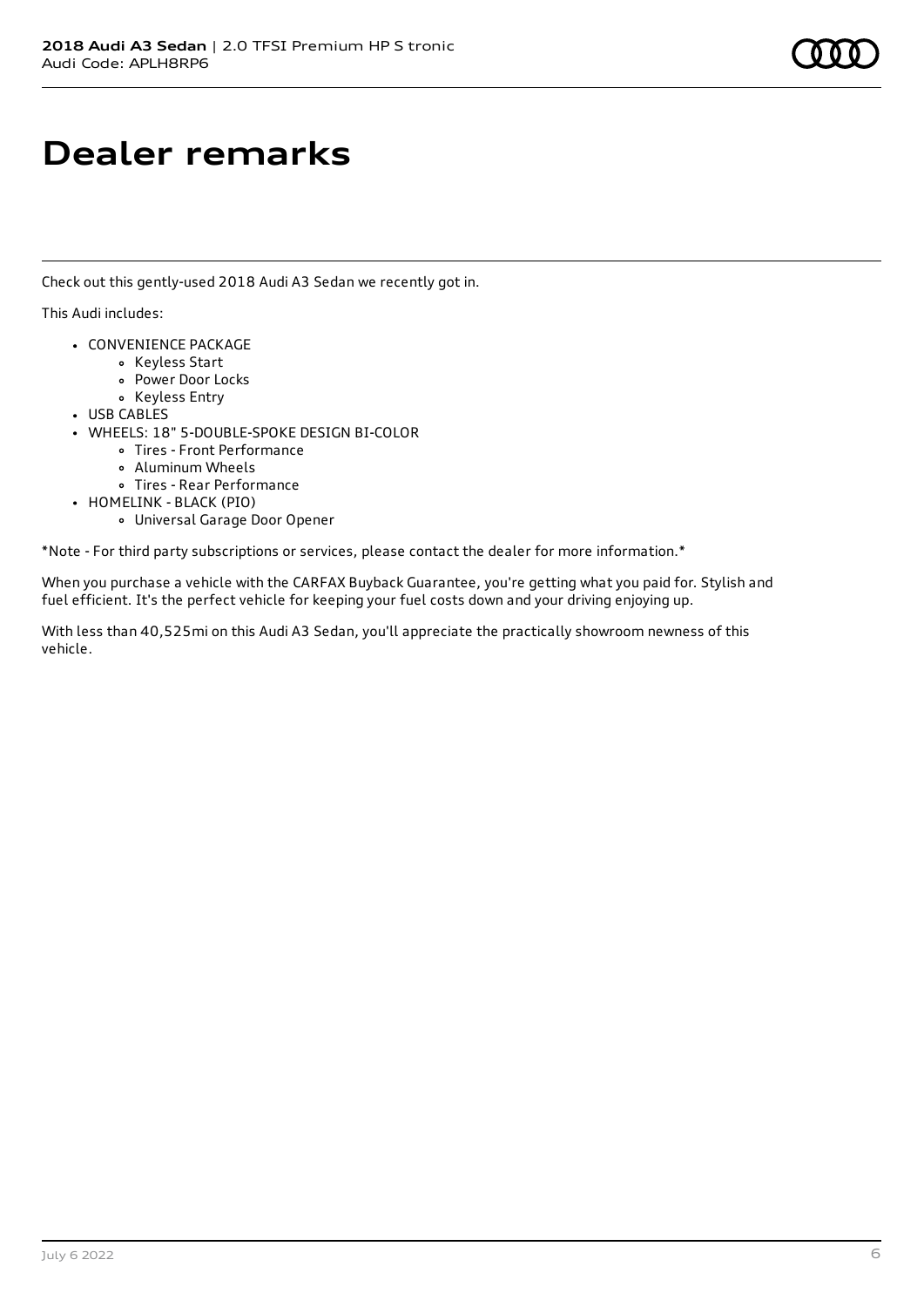## **Technical Specifications**

#### July 6 2022 7

## **Engineering | Performance**

| Engine type                                 | Four-cylinder                                 | Gear ratios: 6th         | 0.755:1                     |
|---------------------------------------------|-----------------------------------------------|--------------------------|-----------------------------|
| Power Level                                 | 40                                            | Gear ratios: 7th         | 0.635:1                     |
| Displacement                                | 2.01                                          | Gear ratios: Reverse     | 2.901:1                     |
| Max. output ps/hp                           | 186 @ 4,400 - 6,000 @ rpm                     | Drivetrain type          | S tronic <sup>®</sup> du    |
| Torque                                      | 221 @ 1,600 - 4,300 lb-ft@rpm                 | Gear ratios: Final Drive | 1st-5th 4.7                 |
| Valvetrain                                  | 16-valve DOHC                                 |                          | Reverse 3.4                 |
| Acceleration (0 - 60                        | 6.6 seconds seconds                           | Gear ratios: 4th         | 0.925:1                     |
| mph)                                        |                                               | Transmission             | Seven-speed                 |
|                                             |                                               |                          |                             |
| Engine block                                | Cast-iron                                     |                          | automatic ti<br>wheel drive |
| Induction/fuel injection Turbocharged/TFSI® |                                               | Gear ratios: 5th         | 0.705:1                     |
| Cylinder head                               | Aluminum-alloy                                | Gear ratios: 2nd         | 2.750:1                     |
| stroke                                      | Displacement/Bore and 1,984/82.5 x 92.8 cc/mm | Gear ratios: 3rd         | 1.767:1                     |
| Top track speed <sup>1</sup>                | 130 mph mph                                   | Gear ratios: 1st         | 3.400:1                     |

### **Electrical system**

| Alternator | 14 Volts - 320A |
|------------|-----------------|
| Battery    | 12 Volts - 59Ah |

### **Transmission | Drivetrain**

| Gear ratios: 6th     | 0.755:1                                                                                            |
|----------------------|----------------------------------------------------------------------------------------------------|
| Gear ratios: 7th     | 0.635:1                                                                                            |
| Gear ratios: Reverse | 2.901:1                                                                                            |
| Drivetrain type      | S tronic <sup>®</sup> dual-clutch                                                                  |
|                      | Gear ratios: Final Drive 1st-5th 4.769: 1, 6th-7th &<br>Reverse 3.444: 1                           |
| Gear ratios: 4th     | 0.925:1                                                                                            |
| Transmission         | Seven-speed S tronic <sup>®</sup> dual-clutch<br>automatic transmission with front-<br>wheel drive |
| Gear ratios: 5th     | 0.705:1                                                                                            |
| Gear ratios: 2nd     | 2.750:1                                                                                            |
| Gear ratios: 3rd     | 1.767:1                                                                                            |
| Gear ratios: 1st     | 3.400:1                                                                                            |

### **Steering**

| Steering type                              | Electromechanical power steering<br>system |
|--------------------------------------------|--------------------------------------------|
| Turning diameter, curb- 36.1 ft<br>to-curb |                                            |
| Steering ratio                             | 15.3:1                                     |

#### **Suspension**

| Front axle | MacPherson strut front suspension |
|------------|-----------------------------------|
| Rear axle  | Four-link rear suspension         |

**(1/2)**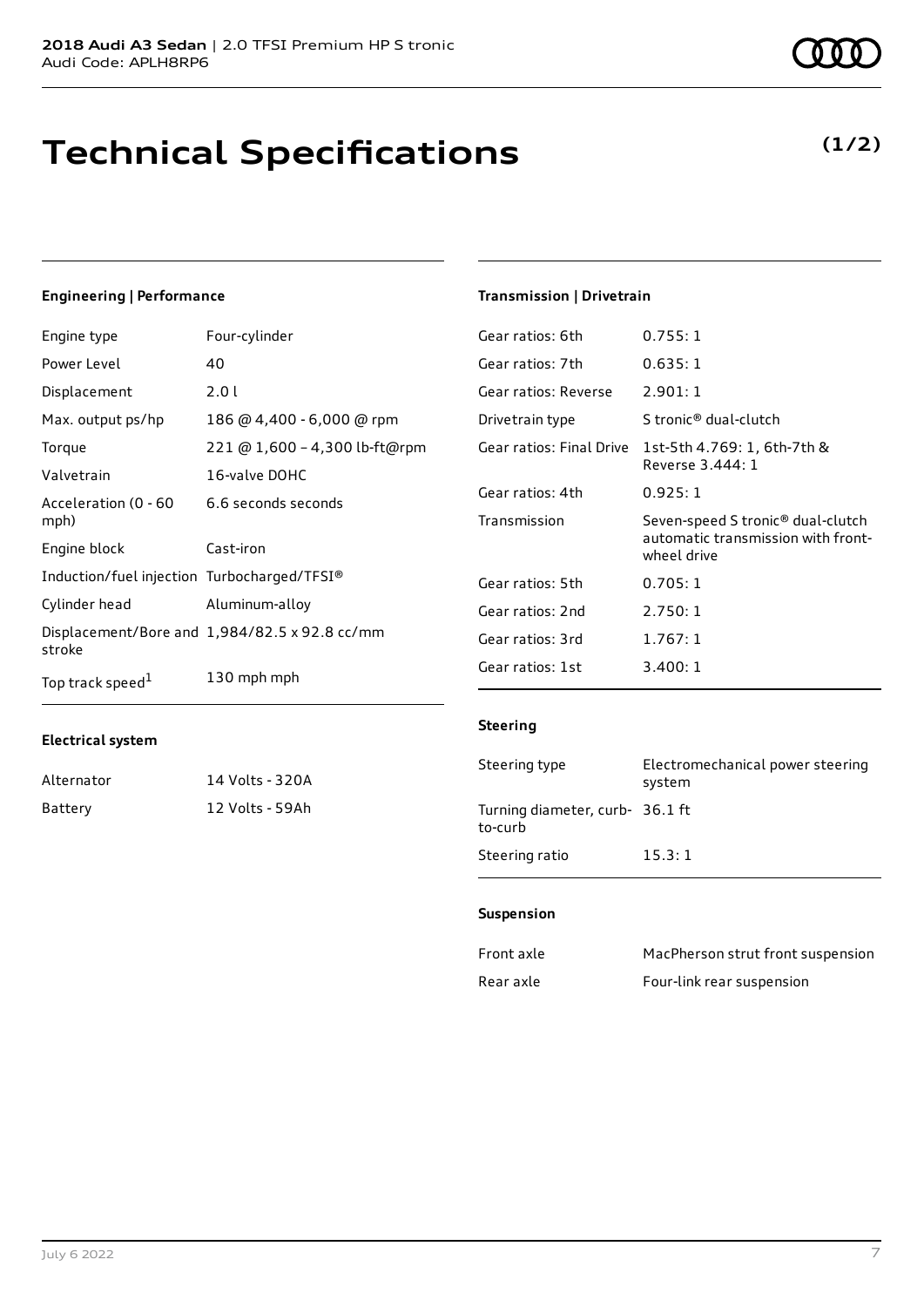## **Technical Specifications**

### **Brakes**

| Front brakes                       | 12.3 (ventilated disc) in                                                                         | Seating capacity                       |  |
|------------------------------------|---------------------------------------------------------------------------------------------------|----------------------------------------|--|
| Rear brakes                        | 10.7 (solid disc) in                                                                              | Shoulder room, re                      |  |
| Parking brake<br>Electromechanical |                                                                                                   | Head room with f<br>sunroof            |  |
| <b>Body</b>                        |                                                                                                   | Leg room, rear                         |  |
|                                    |                                                                                                   |                                        |  |
| Material                           | Lightweight construction<br>technology - fully galvanized steel<br>unibody with aluminum hood and | Head room with r<br>sunroof            |  |
|                                    | front subframe                                                                                    | Leg room, front                        |  |
| Corrosion protection               | Multistep anti-corrosion protection                                                               | Cargo volume, rea<br>seatbacks un/fold |  |

### **Warranty | Maintenance**

| Warranty    | 4-year/50,000-mile Audi New<br>Vehicle Limited Warranty                       |
|-------------|-------------------------------------------------------------------------------|
| Maintenance | 12-month/10,000-mile (whichever<br>occurs first) NO CHARGE first<br>scheduled |

### **Exterior Measurements**

| Height                        | 55.7 in                       |
|-------------------------------|-------------------------------|
| Length                        | 175.5 (175.7 with S line®) in |
| Wheelbase                     | 103.8 in                      |
| Drag coefficient              | 0.30 Cw                       |
| Overall width with<br>mirrors | 77.2 in                       |
| Track rear                    | 60.1 in                       |
| <b>Track front</b>            | 61.2 in                       |
| Curb weight                   | 3,197 lb                      |

### **Interior measurements**

| Seating capacity                          | 5                     |
|-------------------------------------------|-----------------------|
| Shoulder room, rear                       | 53.0 in               |
| Head room with front<br>sunroof           | $36.5$ in             |
| Leg room, rear                            | $35.1$ in             |
| Shoulder room, front                      | 54.8 in               |
| Head room with rear<br>sunroof            | $36.1$ in             |
| Leg room, front                           | 41.2 in               |
| Cargo volume, rear<br>seatbacks up/folded | 12.3/N/A cu ft, cu ft |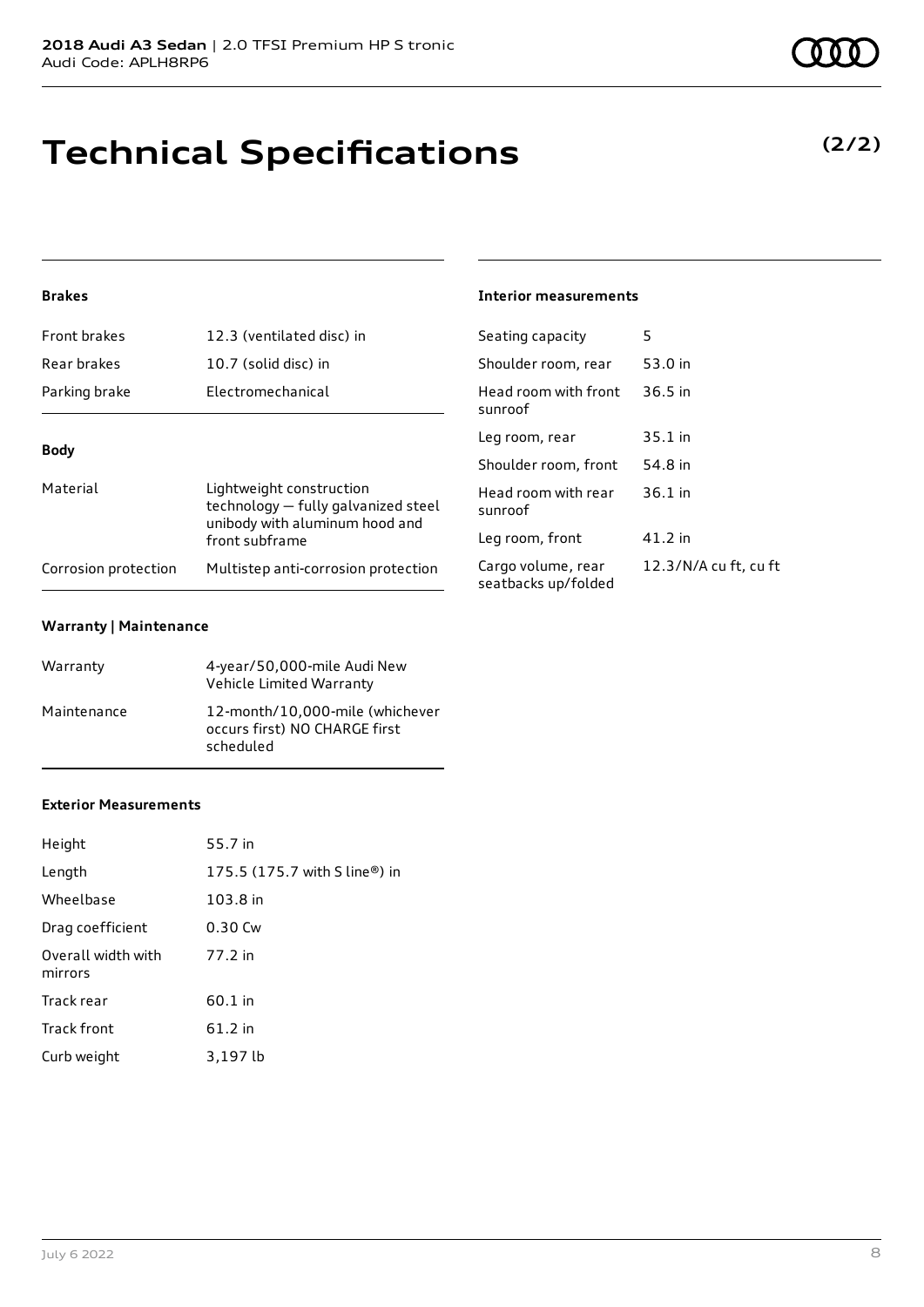## **Consumption- and emission**

### **Consumption by NEDC**

| urban       | $26$ mpg |
|-------------|----------|
| extra-urban | 35 mpg   |
| combined    | 29 mpg   |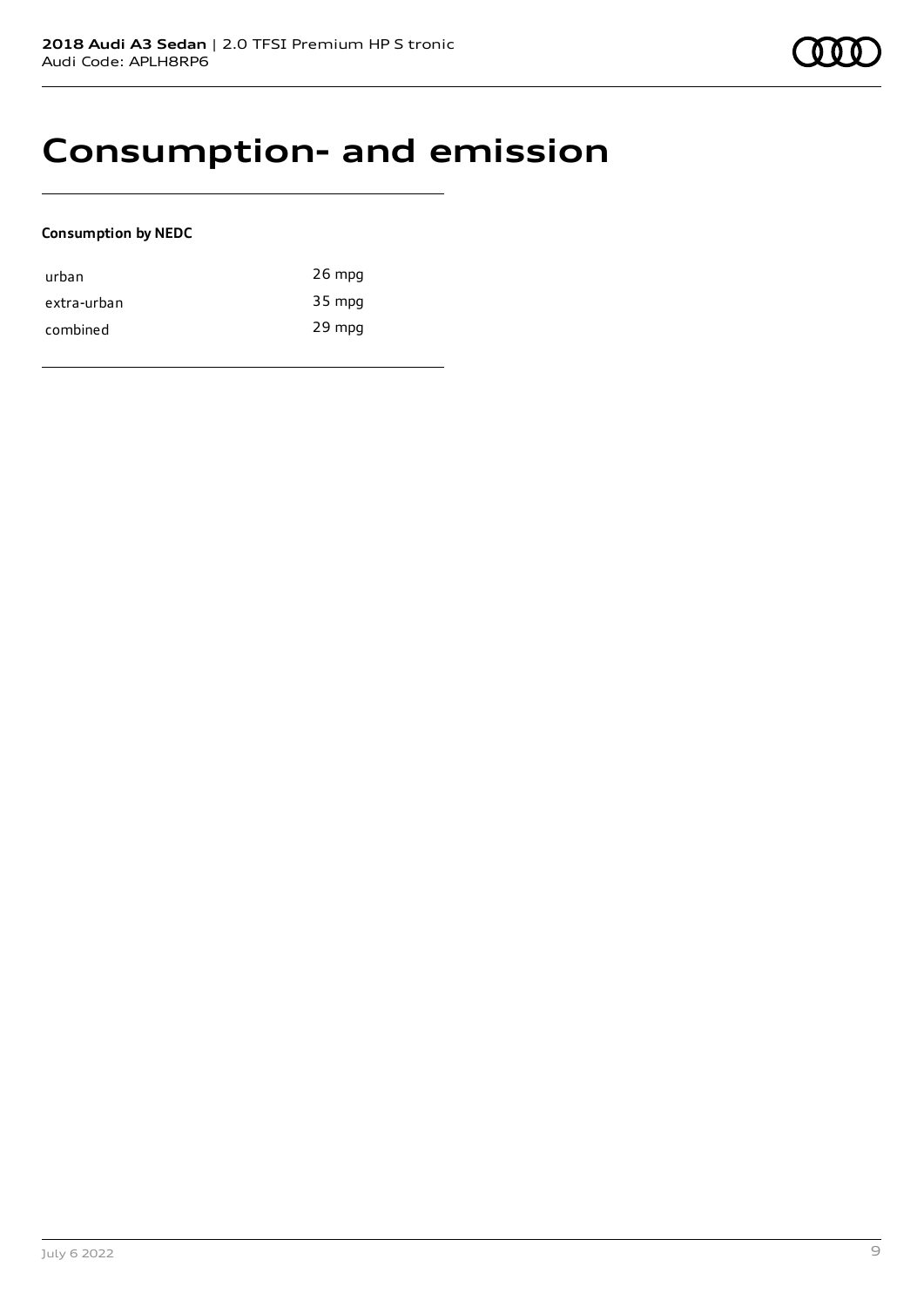## **Contact**

Dealer **Audi Grapevine**

1260 E State Highway 114 76051 Grapevine TX

Phone: 8173542834 FAX: 8175532201

www: [https://www.audigrapevine.com](https://www.audigrapevine.com/)